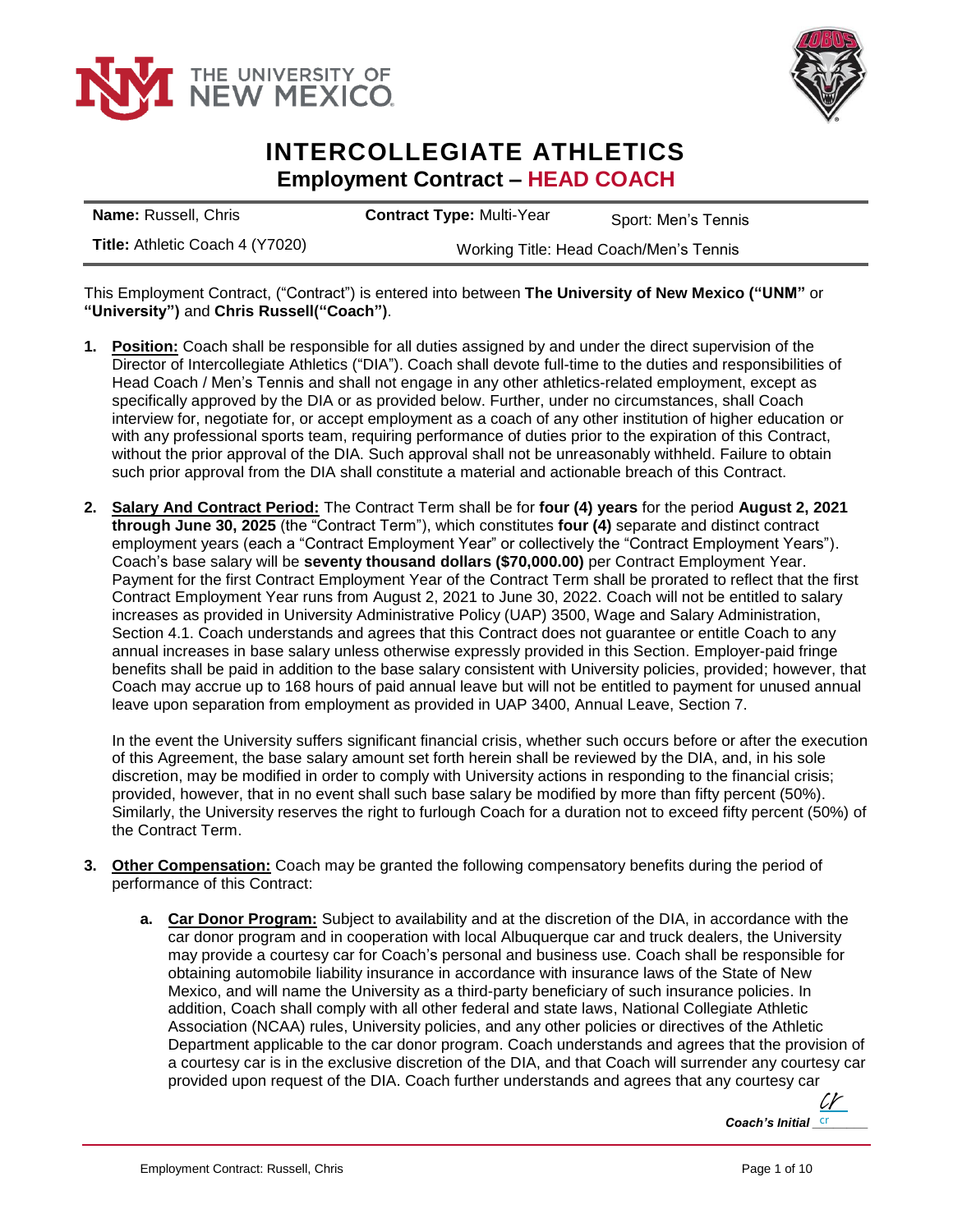provided pursuant to this Section constitutes taxable compensation to Coach and that Coach is solely responsible for the tax consequences associated therewith.

- **b. Travel:** At the DIA's sole discretion, Coach's spouse or domestic partner (as described in UAP 3790, Domestic Partners) and minor dependent children (together, "Family Members") may be added to the official University travel party for regular season away and post-season games within the continental United States. Travel costs for Family Members (including but not limited to costs of transportation, lodging, food and incidentals) shall be at Coach's expense, unless determined by the DIA, in his sole discretion, that funds and logistics allow for the University to provide for any or all of such costs. Coach understands and agrees that any value received by Coach under this provision likely is taxable compensation to Coach, and that Coach is solely responsible for the tax consequences associated therewith.
- **c. Relocation Allowance:** Employee is eligible for a relocation allowance for costs associated with relocation in accordance with UAP 4020, New Employee Relocation Allowance. The amount for relocation expenses under this section will be a one-time amount of **ten thousand dollars (\$10,000.00),** paid to Employee in Employee's regular paycheck upon the successful completion of a Relocation Allowance Request form to be submitted by the hiring officer. Relocation allowance amounts and the value of any hotel rooms or temporary housing provided at no cost to the Employee during the relocation period are reported as taxable income to the Employee, and applicable withholding taxes will be withheld from payment. Employee's year-end tax statement (Form W-2) will include the gross amount of this allowance and all applicable taxes withheld in the calendar year of the payment.

If Employee fails to complete the Contract Term, Employee is required to repay a prorated portion of the allowance, proportional to the number of months remaining in the Contract Term. Employee also agrees and understands that reimbursement may be accomplished in whole or in part via deduction from Employee's final paycheck as permitted by New Mexico law, Section 50-4-2 NMSA (1978). The amount of the deduction will not exceed the minimum wages to which the Employee would be entitled under state and federal law. Employee further agrees and understands that if the deduction from Employee's final check does not reimburse the University in full for moving expenses paid to the Employee, Employee will reimburse the University the remaining balance within sixty (60) days of the termination date. therewith.

All compensatory benefits are subject to compliance with University policies and procedures, the Mountain West Conference (MWC) rules and regulations, and the NCAA policies and procedures.

**4. Incentive Salary:** In addition to the compensation set forth above, Coach is eligible for incentive payments according to the following categories of professional achievement.

| а. | Team Achievement                                                                                                |          |
|----|-----------------------------------------------------------------------------------------------------------------|----------|
|    | Mountain West Conference Champion                                                                               | \$2,500  |
|    | <b>NCAA Tournament Appearance</b><br>ii.                                                                        | \$5,000  |
|    | iii.<br><b>NCAA Tournament Champion</b>                                                                         | \$10,000 |
|    | 1. A maximum of one incentive payment pursuant to subsection 4.a may be earned per<br>Contract Employment Year. |          |
| b. | Coaching Recognition                                                                                            |          |
|    | Mountain West Coach of the Year                                                                                 | \$2,500  |
|    | ii.<br>National Coach of the Year                                                                               | \$2,500  |
|    | A maximum of one incentive payment pursuant to subsection 4.b may be earned per<br>Contract Employment Year.    |          |

- **c.** Student Athlete Academic Performance
	- i. Academic Performance Rating (APR) 985 or higher **\$2,500** \$2,500

Coach's Initial<sup>cr</sup> cr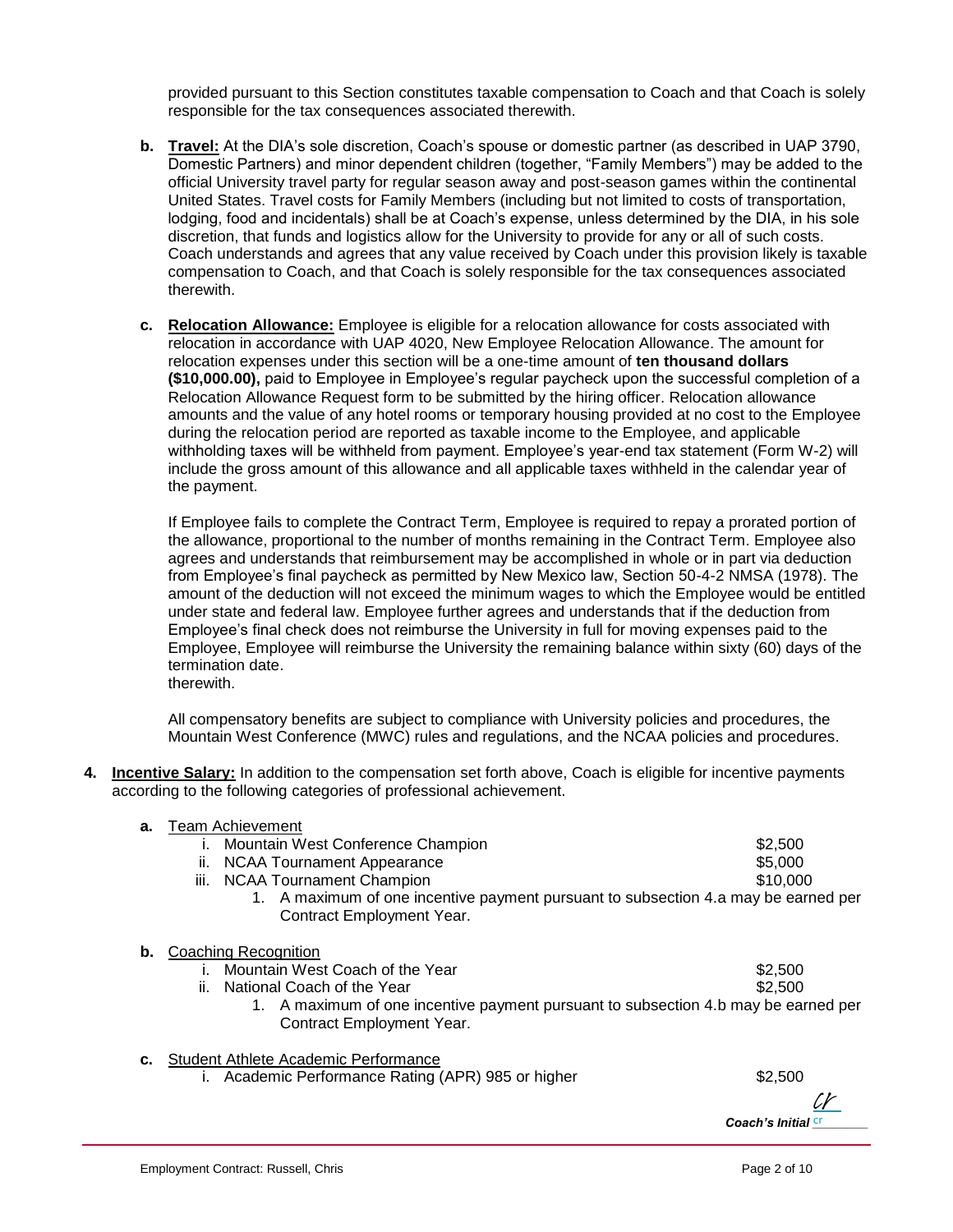Coach will be eligible for incentive salary payments after completing the Contract Employment Year in which the incentive is earned. Incentive payments, if any, will be paid no later than **ninety (90) days** after the end of such Contract Employment Year. Coach understands and agrees that incentive payments, if any, are taxable compensation and that Coach is solely responsible for the tax consequences associated therewith.

Coach may request that the University pay any portion or all of the incentive payments earned under this Section to one or more full-time assistant coaches of the Men's Tennis coaching staff who are under Coach's direct supervision and control. Coach shall inform the DIA of this request in writing no later than **thirty (30)** days after the end of the Contract Employment Year in which the incentive is earned, and shall specify what amounts are to be paid to him and to his staff members, respectively. The DIA may, in his sole discretion, approve, modify or reject Coach's request. If approved, the University shall pay the incentives earned under this Section as requested by Coach.

The incentives contemplated by this section are contingent upon sufficient appropriations being available to fund them. In the event that, in any Contract Employment Year the legislature of the state of New Mexico reduces its appropriation to the University or to the Athletic Department, below the current level as of the effective date of this Agreement, these incentives shall be paid in the reasonable discretion of the DIA.

**5. Independent Income:** Subject to compliance with Athletics Department, University, MWC and NCAA policies, as currently in force and from time to time amended, and with advance written permission of the DIA, Coach may earn other athletics-related income during the period of this Contract. Coach understands and agrees that such activities are independent of Coach's University employment and the University shall have no liability or responsibility for any claims arising therefrom. Coach agrees to indemnify the University and hold it harmless from any claims arising out of any independent contractual or other business and/or employment arrangements with third parties. Coach's advance written requests pursuant to this Section shall include the sources and amounts of any independent income contemplated by this Section. Coach understands and agrees that Coach is solely responsible for any tax liability associated with such activities.

With the written permission of the DIA, Coach may organize and conduct a camp, clinic, lessons, or sports league pursuant to the Athletics Department's summer camp policy. Coach understands and agrees to comply with the terms UNM Athletics' Camp Manual Policy and Procedures provided by the UNM Athletics Compliance office including, but not limited to, income reporting and background checks. These activities are performed in addition to Coach's assigned duties and responsibilities, and shall not interfere with those assigned duties and responsibilities. Coach shall receive no compensation from the University in connection with these activities. Coach understands and agrees that Coach is solely responsible for any tax liability associated with such activities and that the University shall have no liability or responsibility for any claims arising therefrom. Coach shall be responsible for obtaining general liability insurance in accordance with insurance laws of the State of New Mexico, and will name the University as a third-party beneficiary of such insurance policies. Coach agrees to indemnify the University and hold it harmless from any claims arising out of any camp-related activities.

- **6. Duties and Responsibilities:** Under the supervision and direction of the DIA, Coach shall be responsible for the strategic planning, supervision, management, direction and leadership of the University's Intercollegiate Men's Tennis Program in an efficient and effective manner to achieve the goals and objectives of the Program and the Department of Intercollegiate Athletics as established by the DIA. Said goals and achievements shall be in concert with the mission of the Department of Intercollegiate Athletics and the University, including the planning development, implementation and maintenance of an NCAA Division I Men's Tennis program that is characterized by excellence, exemplified by academic achievement and development of character, maturity and a sense of fair play in Men's Tennis. To that end:
	- **a.** Coach shall perform his duties and responsibilities under this Contract to the reasonable satisfaction of the DIA, including but not limited to the supervision and evaluation of assistant coaches and those support staff who report to Coach, provision of leadership for the effective recruiting, coaching and instruction of student athletes as well as all responsibilities normally

Coach's Initial *cr* cr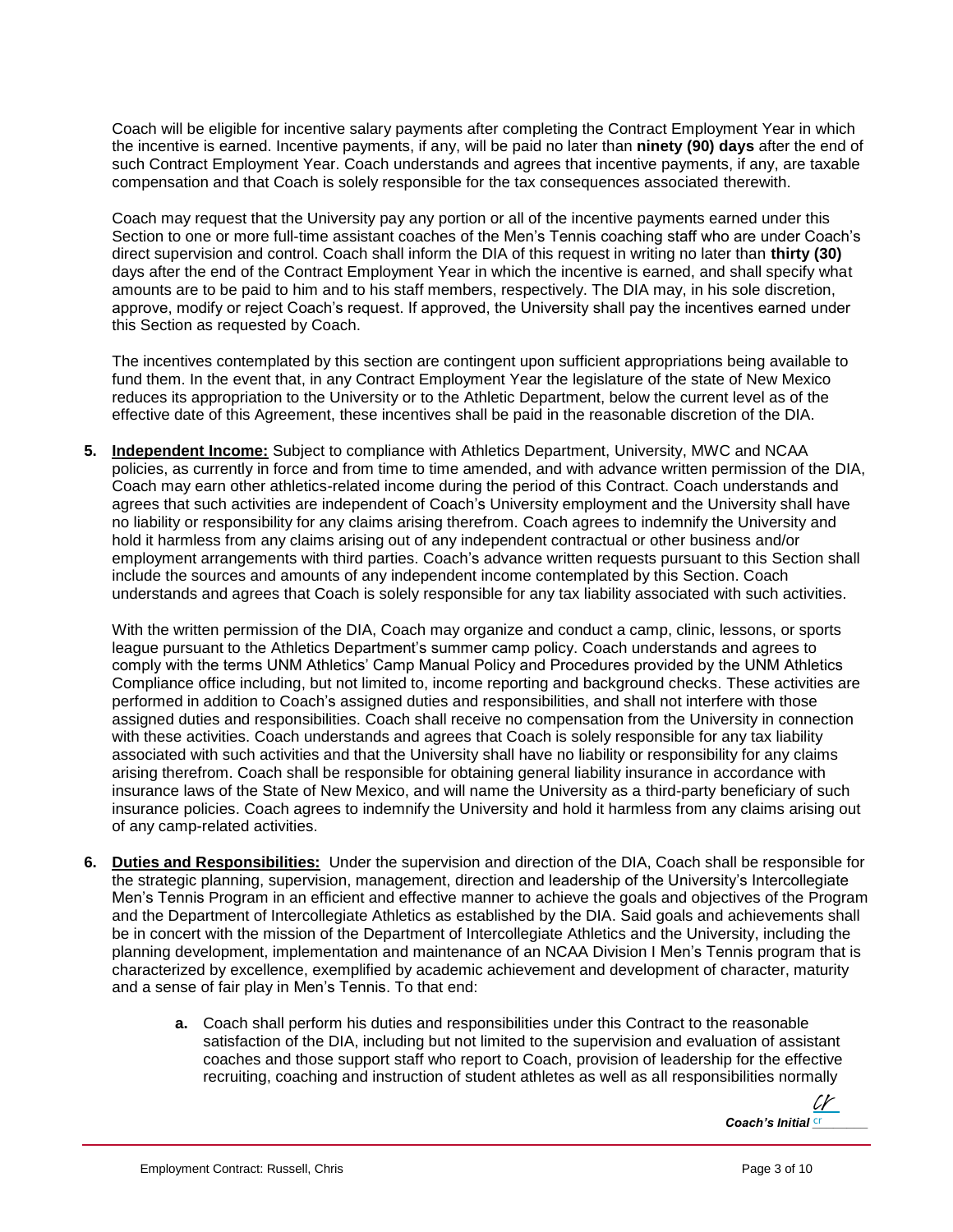associated with and performed by a Head Coach of an NCAA Division I Men's Tennis program at a member institution of the Mountain West Conference or other major NCAA Division I institution. Coach agrees to maintain a courteous and collegial working relationship with Athletics Department staff. Coach shall perform all duties set forth in this Contract and reasonably assigned by the DIA including, without limitation, assisting in the development and implementation of recruiting plans and strategies consistent with all applicable NCAA and MWC regulations; and, in general shall be responsible for evaluating, recruiting training conditioning, instructing, supervising, disciplining and coaching student athletes to prepare them to compete in the MWC and against college competition at the national level.

- **b.** Coach shall require and use his best efforts to ensure that institutional control of the Men's Tennis program is sustained through the development, implementation and maintenance of a vigorous and effective program for compliance with all NCAA, MWC regulations and bylaws, and all policies of the University.
- **c.** Coach shall act and speak positively about the University and the University's athletic programs in private and public forums.
- **d.** Coach shall perform his duties and responsibilities while comporting himself at all times in a professional and personal manner consistent with good sportsmanship and with the high moral, ethical and academic standards of the University and the Department, the MWC, and the NCAA.
- **e.** At no time shall Coach be involved in discreditable conduct that is inconsistent with professional standards of the University, or that is seriously prejudicial to the best interests of the University, or that violates the University's mission in a substantive manner.
- **f.** Coach shall exercise due care such that any personnel under his responsibility or supervision shall comport themselves in a similar manner.
- **g.** Coach shall make every reasonable effort to ensure that all student athletes' academic requirements are met in cooperation with and in support of the University faculty and administration.
- **h.** Coach recognizes and supports the importance to the University of its academic standards and requirements, and Coach hereby agrees to abide by and support these and any future academic standards adopted by the University, in all aspects of his duties and set forth herein.
- **i.** Coach shall not disclose or use any secret, proprietary, or confidential information about the University or its business affairs or activities, all of which shall be deemed "confidential information," except during the term hereof and then only for the benefit of the University.
- **j.** Coach, as a recognized and notable spokesperson for intercollegiate athletics and education, shall support the University administration mission, policies, and decision, in all of his dealing and activities with the public
- **7. Conduct of Athletics Personnel:** Coach, hired to administer, conduct, and/or coach intercollegiate athletics, shall act with honesty and sportsmanship at all times in promoting the honor and dignity of fair play in the context of the high standards associated with collegiate competitive sports. Coach understands and agrees that honesty and sportsmanship at all times, and the promotion of the honor and dignity of fair play in the context of the high standards associated with collegiate competitive sports, are material to this Contract, and that any conduct that undermines these values may be grounds for discipline, which can include termination for cause in accordance with Section 11.

Coach acknowledges that negative statements concerning the Athletics Department, the University, and the State of New Mexico made to the media or in public may be detrimental to recruiting, fundraising, and the morale of coaches, staff and players in the Sport program and other programs of intercollegiate athletics and

Coach's Initial *cr*  $\iota r$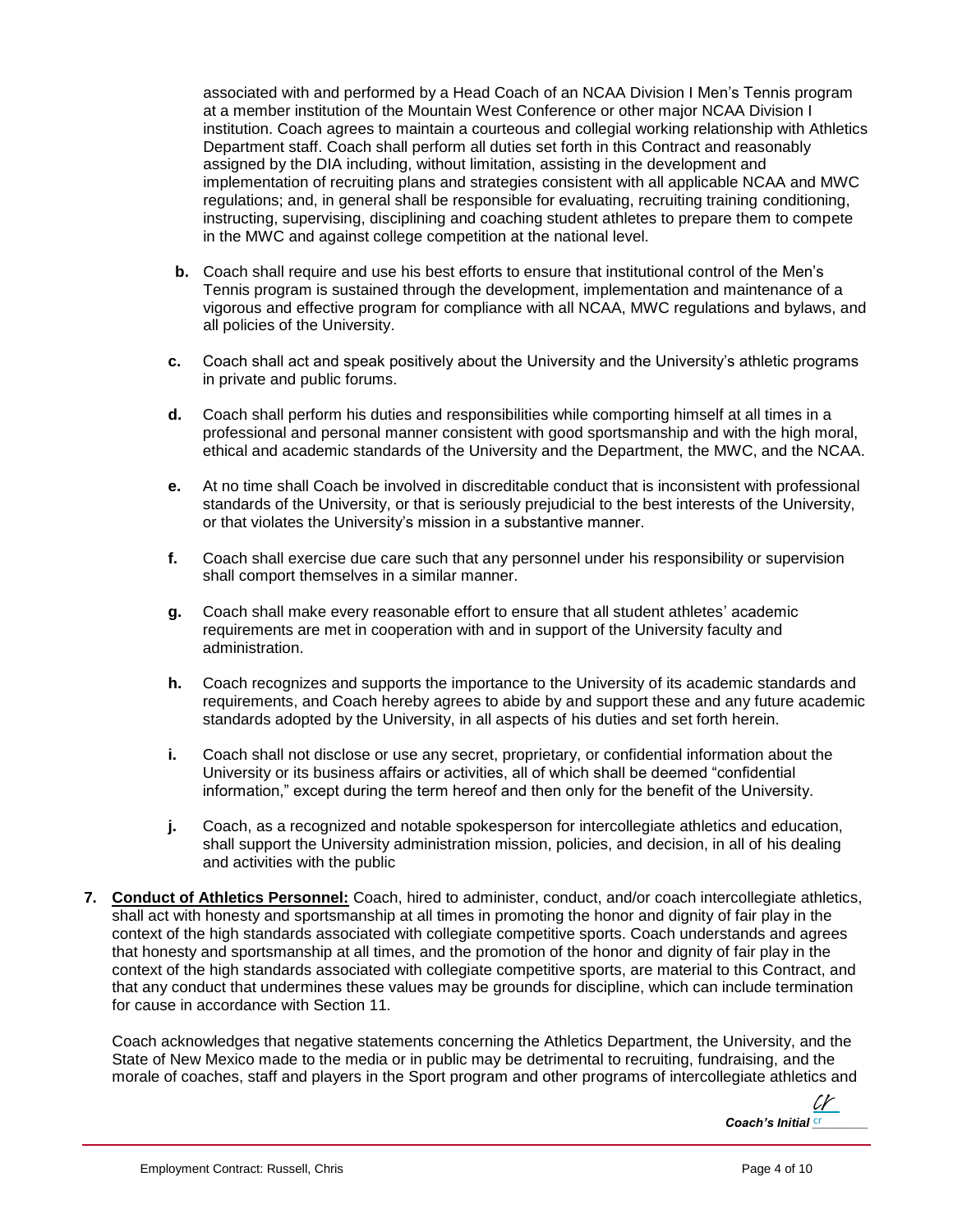the reputation of the University. Therefore, Coach agrees that Coach is highly encouraged that whenever appropriate and in a timely manner, will first direct any complaint or criticism that Coach may have of a particular University Sports Program, the Athletics Department or the University to the DIA before directing the complaint or criticism to anyone else. This shall not prohibit Coach from making communications protected by whistleblower laws. Further, Coach shall make reasonable efforts to project a positive image with respect to the University, Athletics Department, and Sport Program. Any conduct that disparages the Sport Program, Athletics Department or the University may be grounds for discipline, which can include termination for cause in accordance with Section 11.

Coach shall not engage in activities or conduct injurious to the reputation of the University, including without limitation, repeatedly conveying to one person, or conveying to an assembled public group, negative information concerning the University.

- **8. Unethical Conduct:** Coach will refrain from unethical conduct. Unethical conduct may include, but is not limited to, the following examples of misconduct:
	- **a.** Refusal to furnish information relevant to an investigation of a possible violation of an NCAA regulation when requested to do so by the NCAA or the University;
	- **b.** Knowing or reckless involvement in arranging for fraudulent academic credit or false transcripts for a prospective or an enrolled student-athlete;
	- **c.** Knowing or reckless involvement in offering or providing a prospective or an enrolled student-athlete an improper inducement or extra benefit or improper financial aid;
	- **d.** Knowingly or recklessly furnishing the NCAA or the University false or misleading information concerning Coach's involvement in or knowledge of matters relevant to a possible violation of an NCAA regulation;
	- **e.** Receipt of benefits by Coach for facilitation or arranging a meeting between a student-athlete and an agent, financial advisor, or a representative of an agent or advisor (e.g., "runner");
	- **f.** Refusal to furnish information relevant to an investigation of a possible violation of federal or state law or University policy when requested to do so by lawfully authorized federal or state agents or University officials or when otherwise required to report under University policy; or
	- **g.** Refusal to comply with regulatory or policy requirements, including but not limited to the reporting requirements imposed by the Jeanne Clery Disclosure of Campus Security Policy and Campus Crime Statistics Act, Title IX of the Education Amendments of 1972 (the "Clery Act"), and any and all University policies relating thereto.

Coach's agreement to refrain from unethical conduct is a material term of Coach's employment and this Contract. Coach expressly understands and acknowledges that unethical conduct is sufficient justification for **Termination of Contract for Cause** as described in Section 11.

**9. Compliance With Laws, Policies, Rules and Regulations:** Coach shall be responsible for being fully knowledgeable of, and being in full compliance with, the policies, rules, and regulations of the University, the MWC, or any other conference with which the University may elect to affiliate, the NCAA (as they are currently in force and as they are amended from time to time), as well as applicable federal laws, including but not limited to the Clery Act; Title IX of the Education Amendments of 1972; applicable New Mexico laws; and University policies regarding crime reporting and sexual harassment, including, but not limited to sexual harassment, sexual misconduct, and sexual violence. Coach shall immediately report any apparent or confirmed violations of the above laws, policies, rules, and regulations occurring in the department to the university's compliance staff, the DIA, or UNM's Division of Human Resources, as well as other University official/departments as may be required by University policy. Upon receiving any information about a person who has experienced sexual misconduct, harassment, sexual assault or other sexual violence, Coach shall

Coach's Initial *cr* cr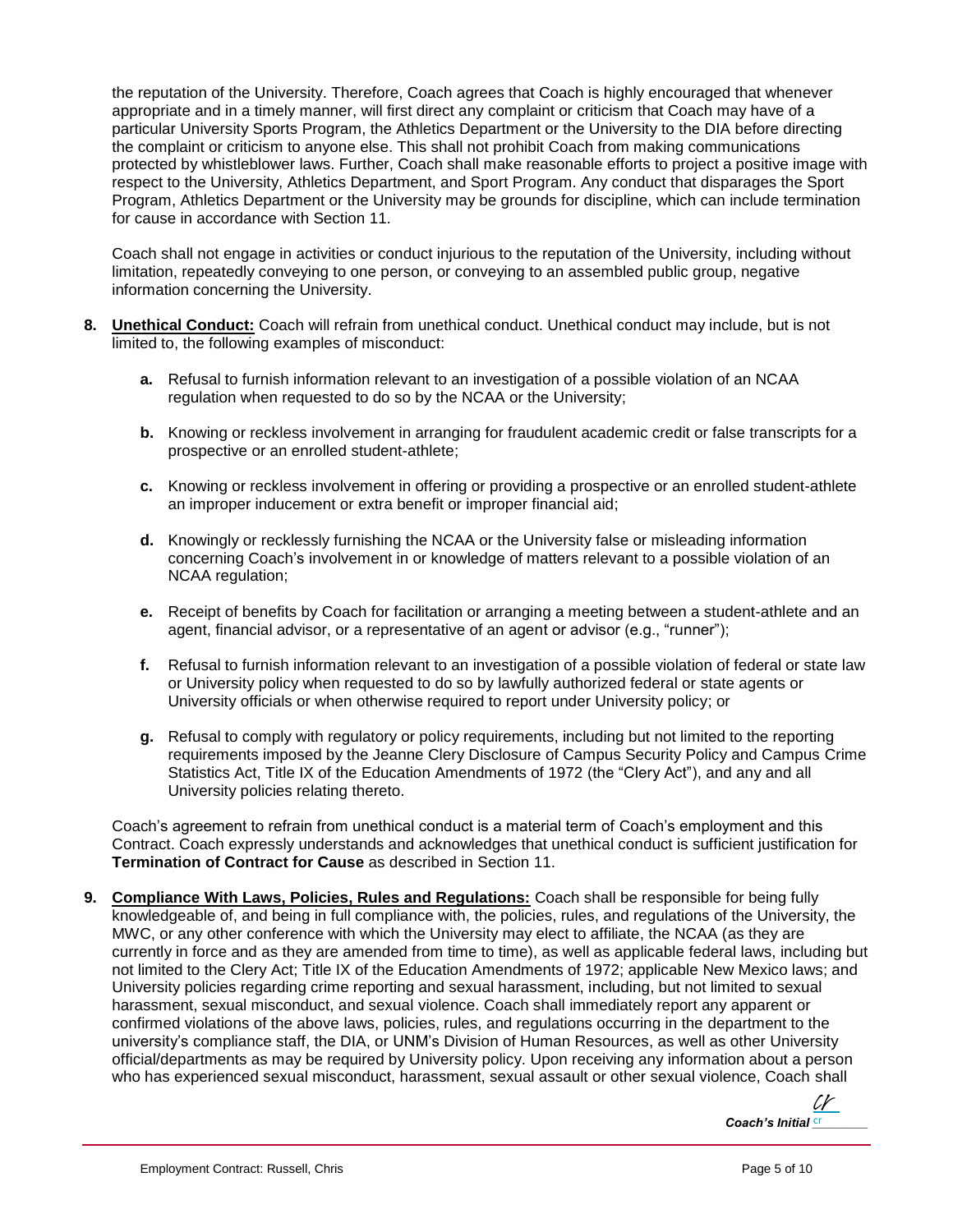also report the information to UNM's Office of Equal Opportunity (OEO) within 24 hours, or as soon as reasonably practicable, by calling OEO at 505-277-5251 or by email at [oeo@unm.edu.](mailto:oeo@unm.edu) Failure by Coach to report immediately to the University's athletics compliance staff and, as appropriate the DIA or other responsible University official/department, any alleged violations of University, MWC or NCAA policies, rules or regulations by Coach or, upon becoming aware of violations by any coaches, staff members, studentathletes, or other persons under Coach's supervision that become known to Coach, which failure, in the reasonable opinion of the DIA (i) creates material risk for the University or Program or (ii) negatively affects the University or the Program in a material manner, shall subject Coach to disciplinary or corrective action as set forth in the NCAA enforcement procedure. Such failure to report shall also subject Coach to immediate suspension, at the University's sole discretion, for a period of time without pay, or termination as described in Section 11

If the University determines that Coach is in violation of MWC or NCAA rules and regulations while employed by the University, or was in violation of NCAA or conference rules and regulations during prior employment at another NCAA member institution, Coach shall be subject to disciplinary or corrective action as set forth in the NCAA enforcement procedure and may be suspended by the University at the University's sole discretion for a period of time without pay, or terminated as described in Section 11. If Coach fails to meet Coach's obligations as stated in this Section or fails to complete any University-required training within six (6) months of the Effective Date of Coach's employment, or otherwise fails or refuses to meet his obligations under any law, regulation, policy or procedure, Coach may be subject to disciplinary action up to and including suspension and/or termination as described in Section 11.

Coach specifically acknowledges and agrees that Coach's compliance with applicable laws, policies, rules, and regulations are material obligations of this Contract.

- **10. Non-Applicability of University Employment Policies and Due Process Guarantees:** This Contract creates no expectancy of or property interest in continued employment with the University. Accordingly, no provisions of the University Administrative Policy manual (UAP) addressing or governing separation of employment, discipline and contract employees generally are applicable to Coach. No due process guarantees relating to progressive discipline, suspension, discharge, and appeal processes are accorded to Coach under this Contract. All rights, processes and notices afforded to Coach or required from Coach are specifically enumerated under sections 11, 12, and 13 of this Contract.
- **11. Termination of Contract for Cause:** The University reserves the right to immediately terminate this Contract for cause at any time. Cause includes violation of any material obligation of Coach under this Contract or any amendments hereto. In addition to a material breach of this Contract, the parties agree that the following items constitute cause for termination under this Section:
	- **a.** insubordination;
	- **b.** Coach's neglect of, or failure or refusal to perform, his duties as Head Coach in any material respect after receiving written notice of such failure or refusal from the DIA.
	- **c.** malfeasance;
	- **d.** Coach's failure to comport himself in a manner consistent with good sportsmanship or the moral, ethical or academic standards specified in this Contract or in University policies and regulations;
	- **e.** failure of Coach or any other person under his supervision and direction to comply with applicable standards or regulations of the MWC or the NCAA, federal or state law, or University rules, regulations or policies, as amended from time to time, regardless of whether such violation results in the imposition of sanctions or other consequences;
	- **f.** Coach's failure to promote an atmosphere of compliance or properly and effectively monitor personnel under his supervision and direction which results in material non-compliance by Coach's personnel with applicable standards or regulations of the MWC or the NCAA, federal or state law, or

Coach's Initial *cr* cr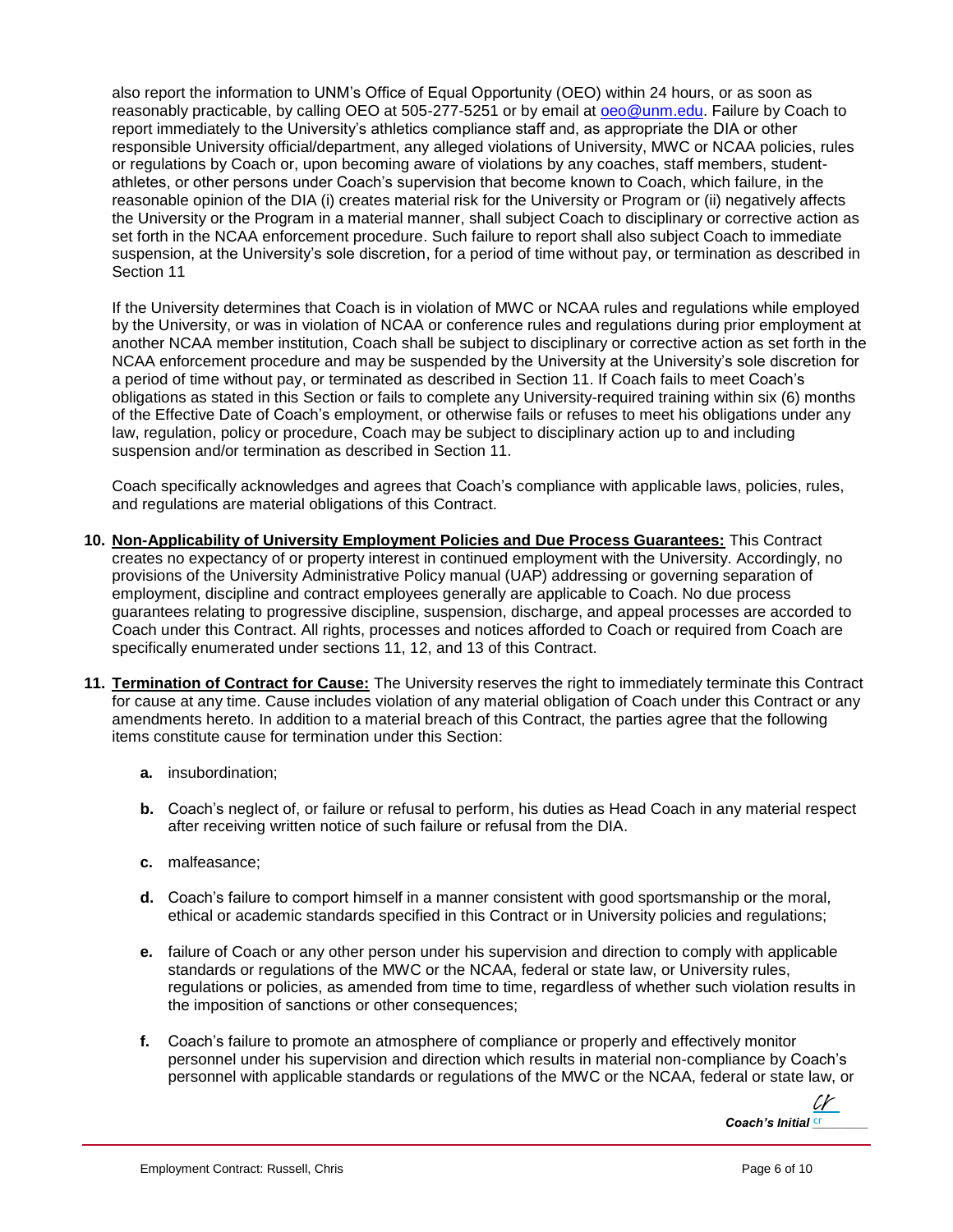University rules, regulations, or policies, as amended from time to time, regardless of whether such violation results in the imposition of sanctions or other consequences;

- **g.** Coach's instruction to any assistant coach, student or other person to respond inaccurately or incompletely to any request or inquiry concerning a matter relevant to University's athletic programs or other institution of higher learning which shall be propounded by University, the NCAA, the MWC or other governing body having supervision over the athletic programs of University or such other institution of higher learning, or required by law;
- **h.** Coach's failure to fully cooperate in the enforcement and implementation of any drug testing and/or education program established by the University, the MWC, the NCAA, or pursuant to federal or state law that is applicable to student athletes or other employees of the University;
- **i.** Coach's being charged with, indicted for, or pleading no contest to or being convicted of (i) any felony; or, (ii) any misdemeanor involving gambling, drugs or alcohol. For purposes of termination of this Contract for cause, the parties agree that a conviction or plea will serve as conclusive evidence of the commission of the alleged crime by Coach;
- **j.** engaging in conduct which either (i) displays a continual, serious disrespect or continual, serious disregard for the mission of the University, (ii) brings Coach into public disrepute (iii) constitutes moral turpitude or breaches the high moral and ethical standards applicable to Coach as a visible representative of the University;
- **k.** major or repeated minor violation of policies, rules, or regulations of the University; major or repeated secondary infractions of the MWC or NCAA rules (including any similar infraction which may have occurred at Coach's prior employment); major or repeated minor violation of New Mexico or federal laws, regulations, or policies;
- **l.** Coach's misconduct, whether or not relating to Coach's employment, which is not in the best interest of the University or which violates the University's mission, interests, policies, or regulations, and which causes material damage to the reputation or dignity of the University or its athletics program;
- **m.** participating in any (i) gambling, bookmaking, wagering, or betting involving any athletic contest whatsoever whether by soliciting, placing or accepting a bet or wager or through a bookmaker, a pool, or any other method of gambling; or (ii) counseling, instruction, encouraging, or knowingly and intentionally permitting any student-athlete, assistant coach, or other individual under or subject to Coach's control, authority, or supervision to participate in such activity;
- **n.** failure to report promptly to the DIA in writing any violations or potential violations known to Coach of University Rules including, but not limited to, those by Coach, his assistant coaches, student athletes or other persons under the direct control or supervision of Coach;
- **o.** failure to take reasonable steps to ensure the physical and mental wellbeing of student athletes on the Men's Tennis team;
- **p.** willful or grossly negligent conduct injurious to the University's Intercollegiate Men's Tennis Program or the University;
- **q.** any other reason constituting adequate cause for termination pursuant to official written employment policies of the University or its Athletics Department;

If this Contract is terminated for cause, the University shall have no further liability except for base salary and fringe benefits accrued to the date of termination.

Nothing in this Section shall prevent, limit or otherwise interfere with the University's right to terminate the services of the Coach without cause at any time subject to the provisions of Section 13 herein. Therefore, this

Coach's Initial *cr* cr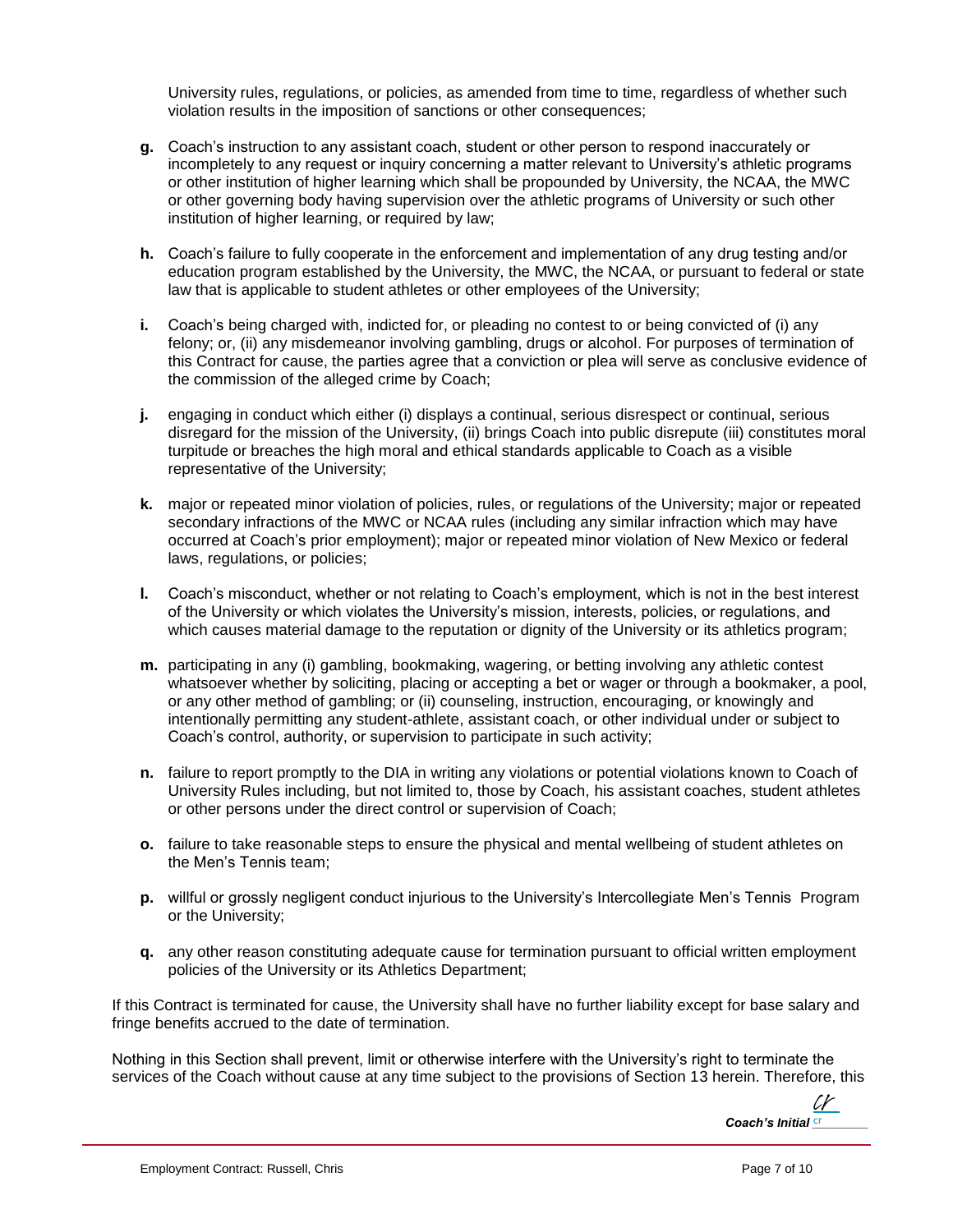Section creates no expectancy of or property interest in continued employment and no University Administrative Policy addressing or governing progressive discipline, discharge or the appeal process for discharge shall be applicable to Coach.

**12. Termination by Request of Coach:** Coach may terminate this Contract at any time upon written notice to the DIA. In the event that Coach terminates this Contract pursuant to this Section, the University shall have no further liability except for base salary and benefits accrued to the date of termination.

Coach understands and agrees that termination of this Contract pursuant to this Section prior to the expiration of the Contract Term will cause irreparable harm to the reputation and athletic programs of the University in an amount not capable of precise calculation or quantification. Therefore, if Coach terminates this Agreement during the Contract Term then Coach agrees to pay to the University as liquidated damages, and not as a penalty, as follows:

| If termination occurs in Contract Employment Year One:   | \$140,000.00 |
|----------------------------------------------------------|--------------|
| If termination occurs in Contract Employment Year Two:   | \$105,000.00 |
| If termination occurs in Contract Employment Year Three: | \$70,000.00  |
| If termination occurs in Contract Employment Year Four:  | $$0$ (zero)  |

Liquidated damages may be modified to a lesser amount at the discretion of the DIA, with approval of the University President.

Pursuant to this Section, any sum of liquidated damages shall be paid in full to the University within sixty (60) days of termination. Failure to pay the full sum of liquidated damages shall constitute a material and actionable breach of this Contract. The liquidated damages shall be the University's sole and exclusive quantification and limitation of Coach's damages owed to the University pursuant to this Section and the University shall seek no other remedies or damages whatsoever against Coach related to Coach's termination of this Contract.

- **13. Termination by Request of University:** The University may voluntarily terminate this Contract at any time by giving Coach written or verbal notice. Notwithstanding any terms or provisions of this Contract or that may be found in University policy regarding employment that may be interpreted to the contrary, or unless otherwise specifically agreed to in writing, Coach's employment relationship with the University shall terminate upon delivery of the notice of termination or as otherwise set forth in the notice of termination.
	- **a. Severance:** In the event of termination of this Contract by the University other than for cause as defined in Section 11, the University agrees to pay, and Coach agrees to accept, as severance, the sums stated in the chart, below:

If the termination occurs in Contract Employment Year One: \$140,000 If the termination occurs in Contract Employment Year Two: \$105,000 If the termination occurs in Contract Employment Year Three: \$70,000 If the termination occurs in Contract Employment Year Four: The remainder of payment owed

to Coach for the remaining period of Contract Year Four

The sums described in this Section shall be deemed a severance payment to Coach and shall be paid in approximately equal monthly payments to Coach over the greater of thirty six (36) months or the number of months remaining in the Contract Term at the time of termination, on the last day of each month following termination, with New Mexico and federal tax withholdings associated with the payment of salary withheld, until paid. Coach understands and agrees that there will be no retirement withholding or contribution on the severance payments described in this Section, and that no benefits of any kind will accrue to Coach as a result of such payment. Coach agrees that as a condition of receiving any severance payments under this Section, except for any earned but unpaid compensation to the date of termination and any legally protected rights Coach has under any employee benefit plan, Coach must agree to not disparage the University and must execute a

> Coach's Initial<sup>cr</sup> cr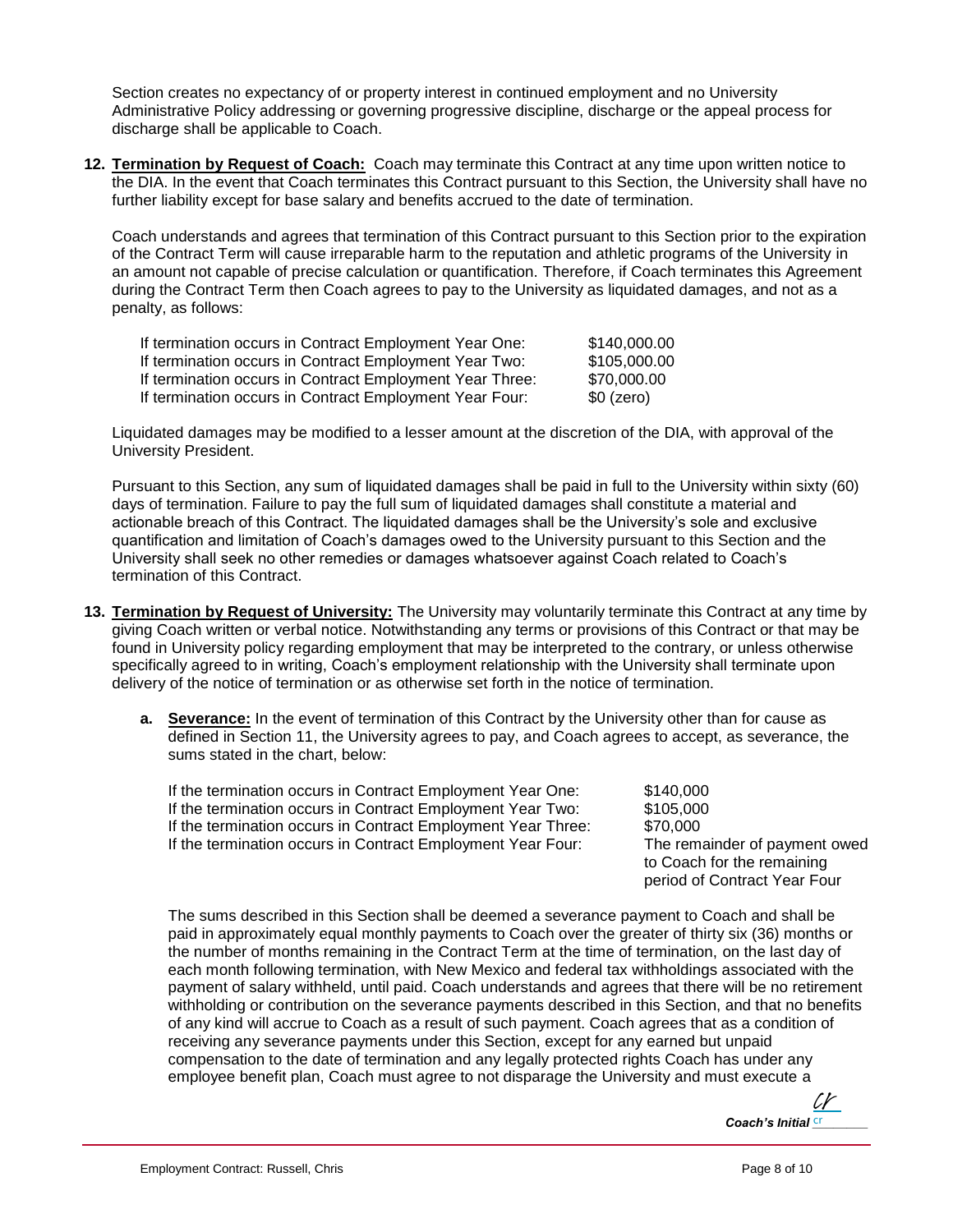comprehensive release in a form to be determined by the University, in its sole discretion (the "Release"). Severance payments will not commence until Coach has fully executed the Release.

**b. Mitigation/Offset:** Coach agrees that the University's obligation to make payments under this Section shall be subject to Coach's obligation to mitigate his damages by immediately making reasonable, good faith and diligent efforts to obtain other employment. Should Coach obtain tennisrelated employment, including employment as a media consultant, on-air personality or analyst, the University's financial obligations under this Section shall cease so long as Coach's monthly compensation from such employment, including base salary, deferred compensation, public relations and bonuses and incentive salary actually earned or received, but excluding reasonable and usual non-monetary fringe benefits such as health and life insurance, club memberships and use of vehicles ("Monthly Compensation"), is equal to or greater than the University's obligation to pay severance under this Section, prorated on a monthly basis.

If Coach's Monthly Compensation from such employment is less than the University's monthly obligation to pay severance under this Section, the amount of the University's obligation to pay severance shall be reduced by the amount of Coach's Monthly Compensation from such employment.

Any amount received in mitigation of damages by Coach that acts as an offset against the amount paid by the University shall apply retroactively.

**c. Notice:** Coach shall promptly, but no less than ten (10) days from acceptance of other employment, notify the DIA in writing of such employment and the total compensation to be paid to Coach for the employment. In addition, Coach agrees to provide the University with a copy of Coach's W-2 form for each calendar year as long as the University has the obligation to make severance payments under this Section.

Except as otherwise expressly provided in this Section, all rights and obligations due from each party to the other under this Contract shall cease upon the effective date of termination as set forth in the notice required by this Section. Additionally, no notice from the University shall be required for the Contract to expire by its terms on June 30, 2025, and there exists no expectancy of renewal of this Contract.

- **14. Termination by Disability or Death**: It is expressly understood and agreed that this is a personal service agreement between the parties and that in the event of the incapacity of Coach to the degree that he is rendered incapable of performing the obligations and duties contained in this Contract for a period of more than ninety (90) consecutive days, as certified by two (2) physicians selected or approved by the University, or his untimely demise, this Contract shall terminate and the University shall have no further financial or other obligation whosoever hereunder except to pay Coach his base salary and benefits accrued to the date of termination.
- **15. Complete Employment Contract:** This Employment Contract and any Exhibits attached hereto and incorporated herein by reference, constitute the final and complete agreement between the parties. Any amendments or further addenda, hereafter agreed to by both parties, shall be in writing and executed with the same formality. All prior and contemporaneous negotiations and agreements pertaining to Coach's employment by the University are deemed incorporated into this Contract and such documents and instruments are deemed to have been abandoned if not so incorporated. No verbal understandings, statements, promises, or inducements contrary to the terms of this Contract exist.
- **16. Severability:** If any provision of this Contract is held to be invalid or unenforceable for any reason, such provision shall be ineffective to the extent of such invalidity or unenforceability; provided, however, that the remaining provisions will continue in full force without being impaired or invalidated in any way unless such invalid or unenforceable provision or clause shall be so significant as to materially affect the Parties' expectations regarding this Contract. The Parties shall replace any invalid or unenforceable provision with a valid provision which most closely approximates the intent and economic effect of the invalid or unenforceable provision.

Coach's Initial<sup>cr</sup> cr